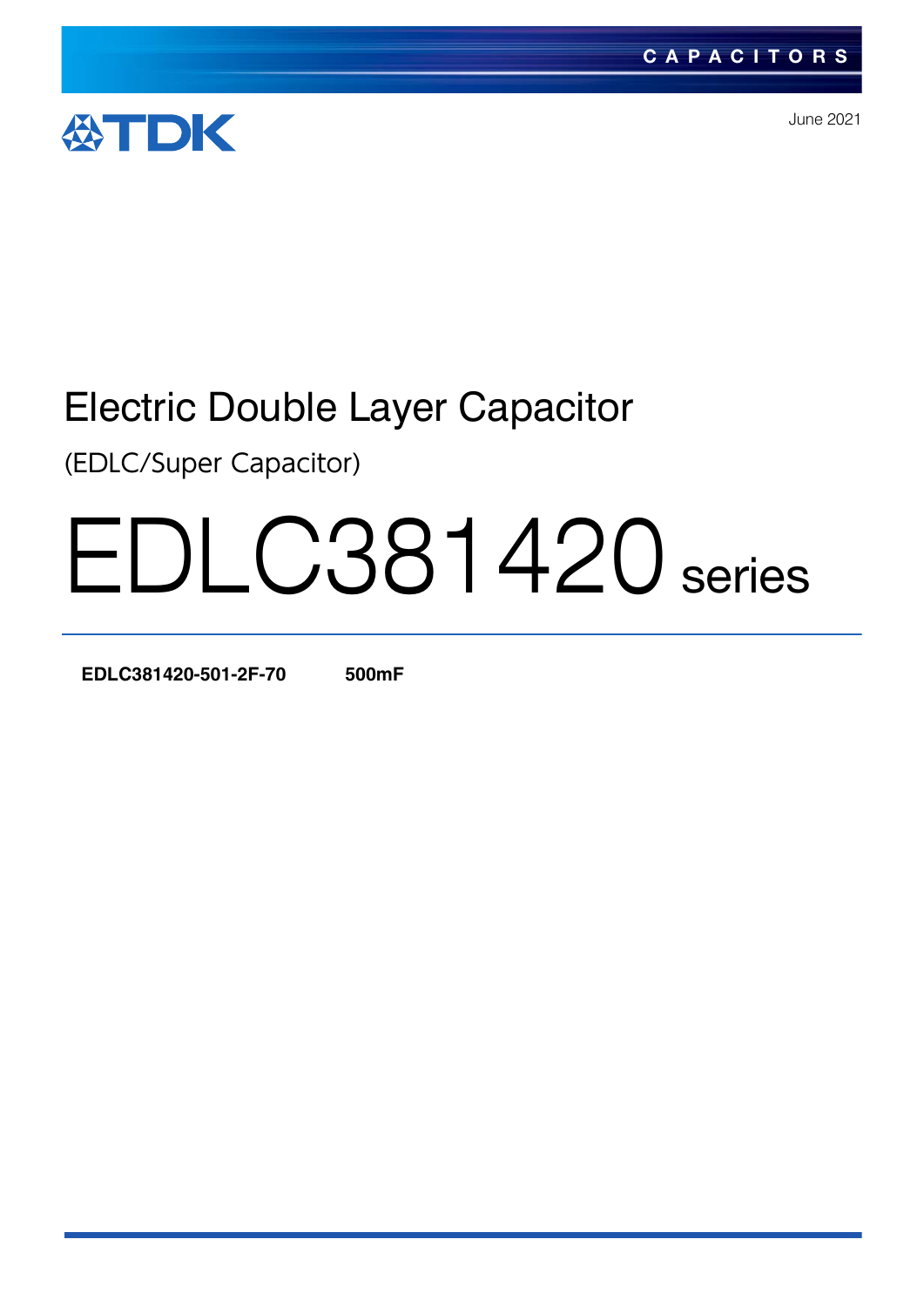# **CAPACITORS**

# **Electric Double Layer Capacitor (EDLC/Super Capacitor)**

**Overview of EDLC381420 series**

# **FEATURES**

 $\bigcirc$  High capacitance and low impedance.

- $\bigcirc$  Thin small size.
- Long-life.
- O Clean materials.
- $\bigcirc$  Safety.

## **APPLICATION**

### $\bigcirc$  Battery assistance

- $\bigcirc$  Storage element of energy harvesting
- ◯ Strong LED flash
- $\bigcirc$  Backup application for instantaneous power failures

# **PART NUMBER CONSTRUCTION**





RoHS Directive Compliant Product: See the following for more details. https://product.tdk.com/info/en/environment/rohs/index.html

t Please be sure to request delivery specifications that provide further details on the features and specifications of the products for proper and safe use. Please note that the contents may change without any prior notice due to reasons such as upgrading.

**公TDK**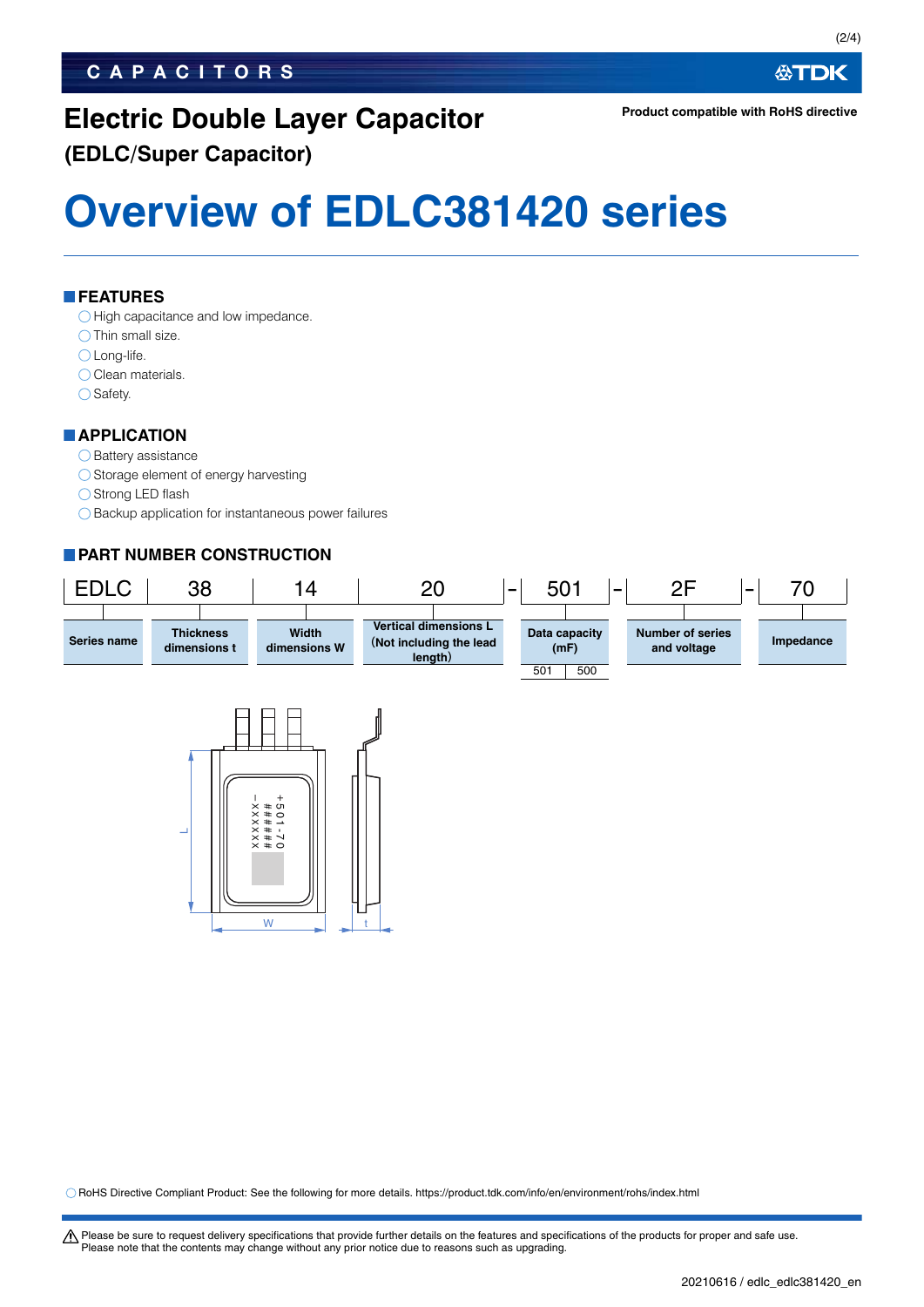# **EDLC381420 series**

# **PRODUCT INDICATION**





# **SHAPE & DIMENSIONS**



Dimensions in mm

Please be sure to request delivery specifications that provide further details on the features and specifications of the products for proper and safe use.<br>Please note that the contents may change without any prior notice d

**公TDK**